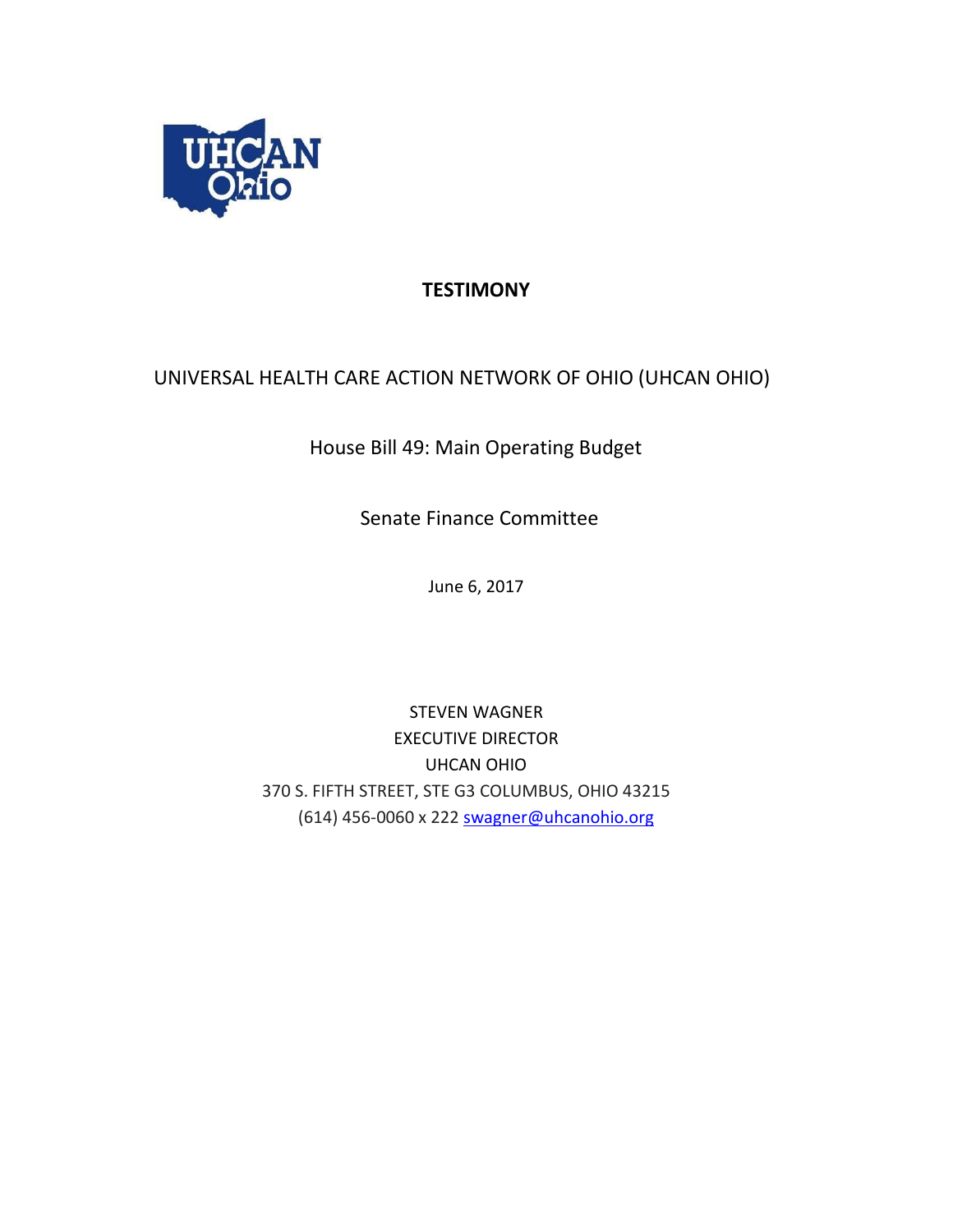

# **TESTIMONY**

## UNIVERSAL HEALTH CARE ACTION NETWORK OF OHIO (UHCAN OHIO)

## House Bill 49: Main Operating Budget

House Finance Subcommittee on Health and Human Services

March 14, 2017

STEVEN WAGNER EXECUTIVE DIRECTOR UHCAN OHIO 370 S. FIFTH STREET, STE G3 COLUMBUS, OHIO 43215 (614) 456-0060 x 222 swagner@uhcanohio.org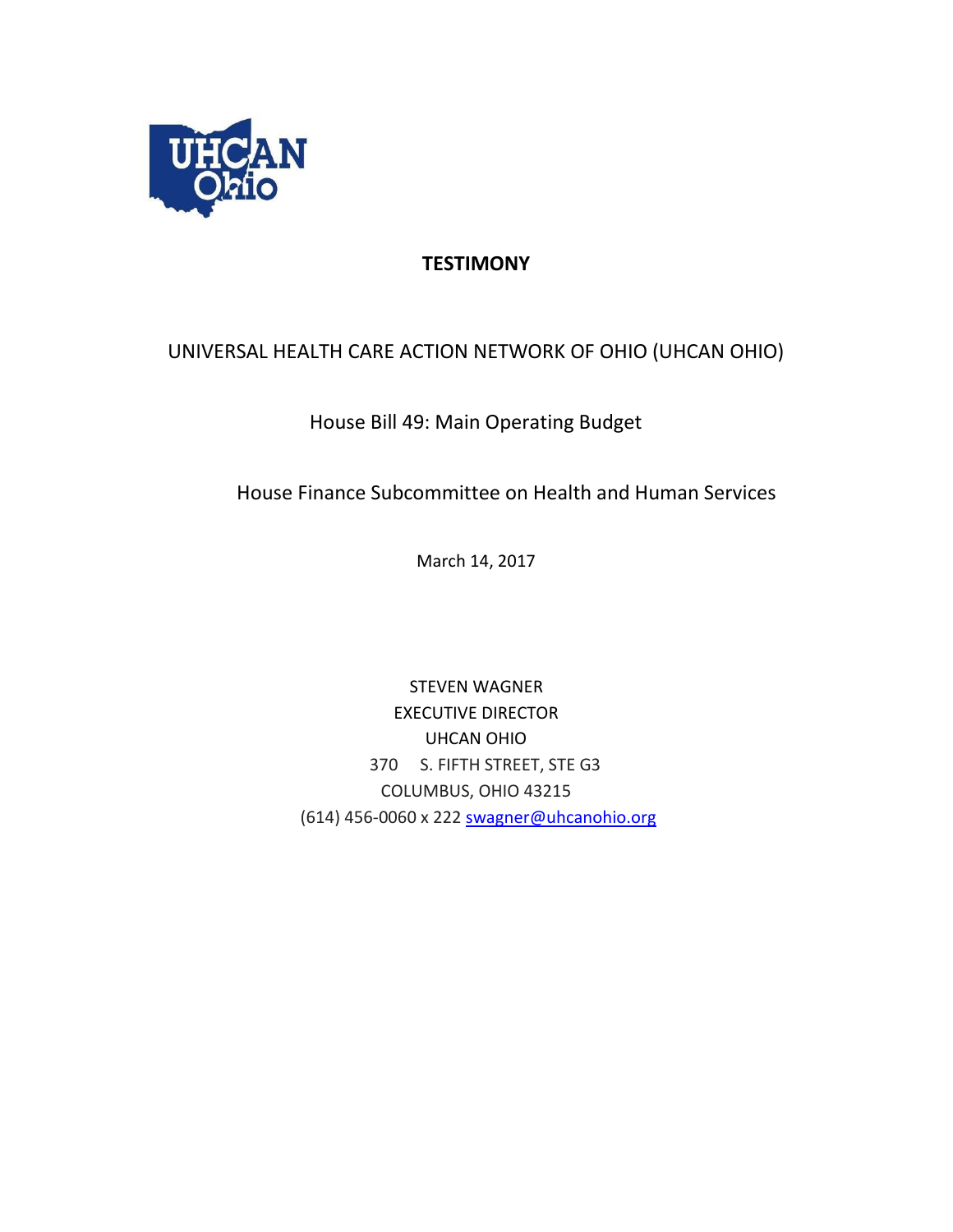Chairman Oelslager, Ranking Member Skindell, and members of the Committee, thank you for the opportunity to submit this written testimony from the Universal Health Care Action Network of Ohio (UHCAN Ohio). UHCAN Ohio is a statewide nonprofit organization working to inform and unite consumers and their allies to assure everyone has access to quality, affordable health care. We are a member of Advocates for Ohio's Future, the umbrella health and human services coalition for the state of Ohio.

UHCAN Ohio supports the continued coverage of the Medicaid populations, including the expansion population. Emergency department use, which is often a very costly form of care, decreased for Group VIII enrollees<sup>1</sup>, also known as the expansion population. Nearly half of Group VIII enrollees (47.7%) reported improvement in their overall health status since enrolling in Medicaid. Group VIII enrollees experienced improved chronic disease and health risk factor management for conditions such as heart disease and depression. It is critical that the Ohio budget continues to cover all populations and critical that our US Congress continues Medicaid as a state-federal partnership that covers all eligible persons with quality care. Please assure that the working poor and others covered by the Medicaid expansion continue to have access to health care and the opportunity to be healthy.

The expansion of Medicaid was the most dramatic act in decades to create health equity; however, Ohio still has significant health challenges based in race and ethnicity. Because we think that it is critical that everyone have an equal opportunity to be healthy, UHCAN Ohio is opposed to the imposition of premiums for any part of the Medicaid population. A premium program would increase health disparities by increasing the number of persons of color that do not have health insurance. Whites make up the majority of Medicaid recipients in Ohio, but because of race-based income inequality, a much larger percentage of the non-white population must rely on Medicaid to access health care. In 2014, 20% of Ohioans described as white were on Medicaid, while 42% of people described as black and 33% of Hispanics were on Medicaid.<sup>2</sup> Any policy that negatively impacts the population on Medicaid will inescapably harm a larger percentage of Ohio's communities of color.

 $\overline{a}$ 

<sup>&</sup>lt;sup>1</sup> Ohio Medicaid Group VIII Assessment: A Report to the Ohio General Assembly; 2016. <http://medicaid.ohio.gov/portals/0/resources/reports/annual/group-viii-assessment.pdf><sup>2</sup>Kaiser Family Foundation State Health Facts; Medicaid Coverage Rates for the Non-Elderly by Race and Ethnicity; 201[4.](http://kff.org/medicaid/state-indicator/rate-by-raceethnicity-3/) <http://kff.org/medicaid/state-indicator/rate-by-raceethnicity-3/> <sup>3</sup> Healthy Ohio Section 1115 Demonstration Waiver Summary. Public Notice and Request for Comment. April 5, 2016. Accessed April 6, 2016.

<http://medicaid.ohio.gov/Portals/0/Resources/PublicNotices/HealthyOhio-Summary.pdf>